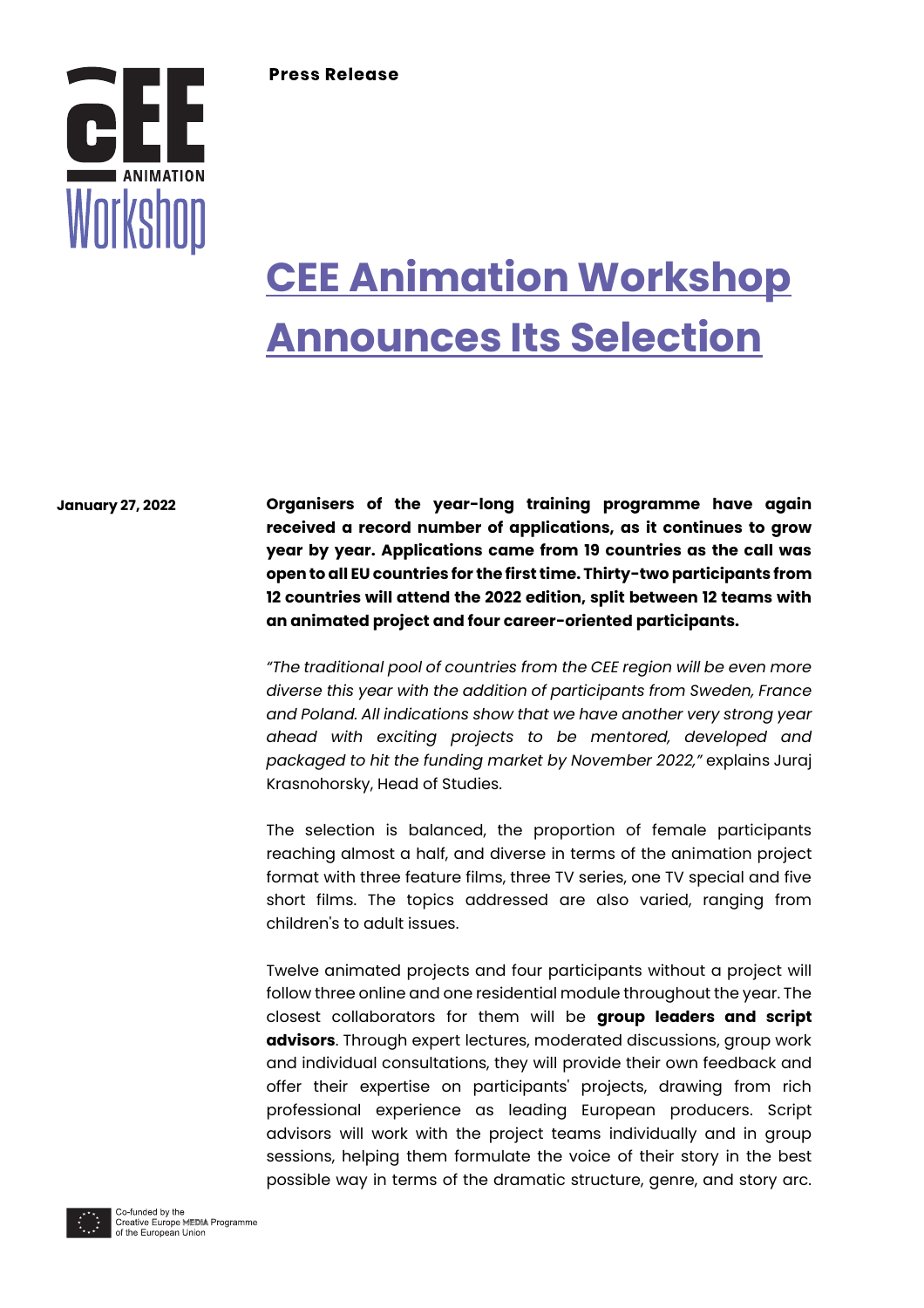

The group leaders are Jean-François Le Corre (Vivement Lundi !, FR), and Ole Wendorff-Østergaard (Danish Film Institute, DK), and script advisors are Rita Domonyi (HU) and Phil Parker (UK).

In addition to following the complete Workshop program, four careeroriented participants will also receive personalised mentoring on their career and company strategy development. The programme tailored to the needs of animation creatives will see the selected projects from their early stages to the final developed production package, ready to access the market.

# **SELECTED ANIMATED PROJECTS**

#### **Dreamworld**

d. Veljko Popović p. Milivoj Popović, Prime render d.o.o., Croatia Feature film

#### **New Rabbitland**

d. Ana Nedeljković, Nikola Majdak Jr. p. Jelena Mitrović, Film House Bas Celik, Serbia Feature film

#### **OT15**

scriptwriter: Filip Diviak p. Kristina Lenka Ruzickova, ARCHA production s.r.o., Slovakia Feature film

#### **Garbage**

scriptwriter: Jaroslav Klimeš p. Jindřich Trčka, COFILM, Czech Republic TV series

#### **Puck**

p. and scriptwriter: Caroline Drab, BCD Film AB, Sweden TV series

#### **The Bones from NAAVA**

d. and scriptwriter: Tereza Došková art d. Mikuláš Podprocký p. Tomáš Šimon, Czech Republic TV series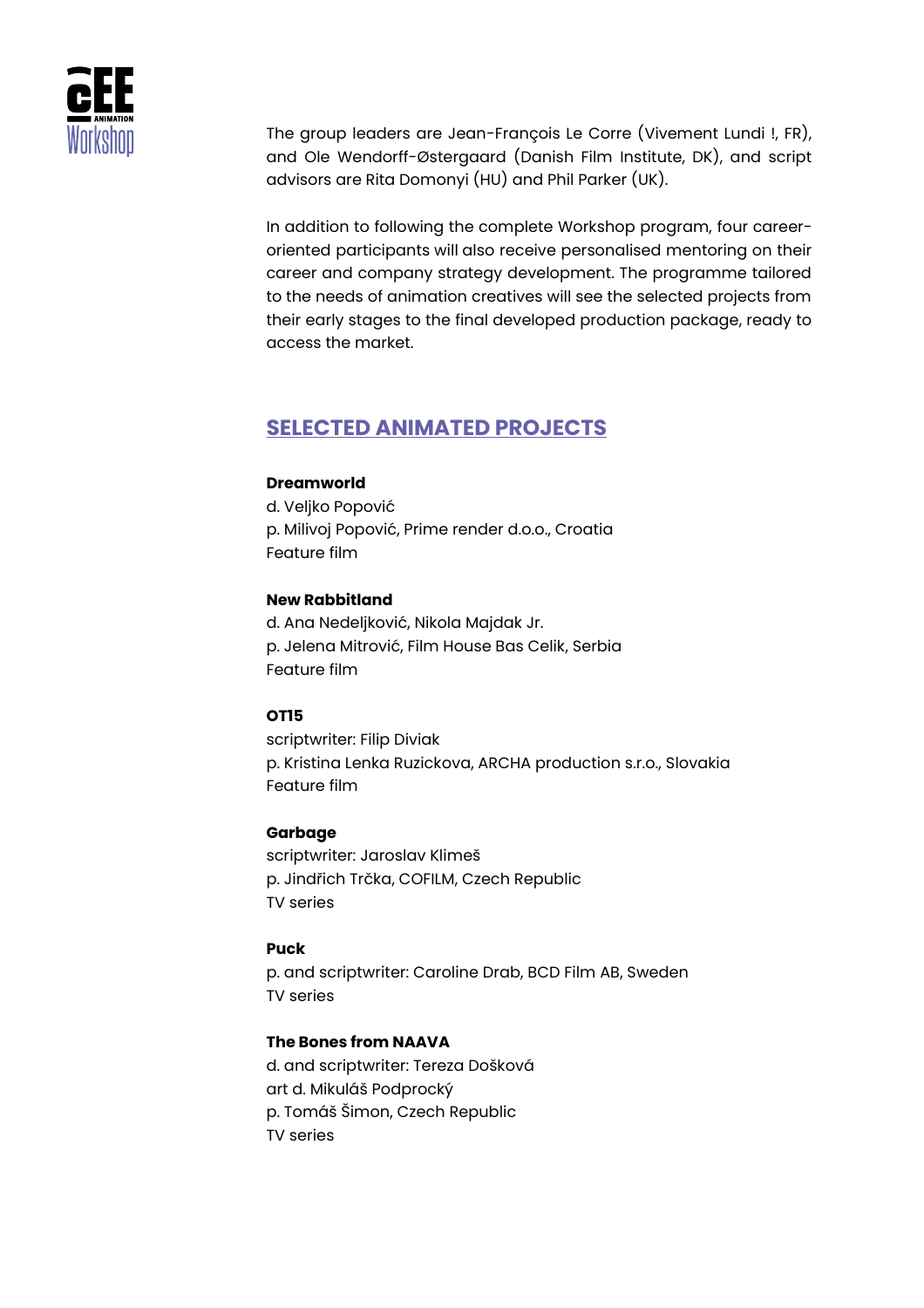

### **Pets and Others**

d. and scriptwriter: Justyna Osiecka p. Paulina Zacharek, Momakin Sp. z o.o., Poland TV Special

## **Chemodan**

d. and scriptwriter: Marek Naprstek p. Zuzana Kučerová, Frame Films, Czech Republic Short film

#### **Doghouse**

d. Réka Anna Szakály p. Daniel Deak, Daazo Film and Media, Hungary Short film

#### **Hide and Seek**

d. Ana Aleksovska scriptwriter: Vladimir Dimoski, Serbia, North Macedonia p. Ivan Popovic, Sineast, North Macedonia Short film

#### **No One Ever Looked at Elephants as You Do**

d. and scriptwriter: Sandra Jovanovska, North Macedonia p. Miha Černec, Staragara, Slovenia Short film

#### **The Splinter**

d. Bara Halirova, Czech Republic scriptwriter: Vykintas Labaunauskas, Lithuania p. Karolina Davidova 13ka, Czech Republic Short film

#### **Participants without project**

Edwina Liard, producer Ikki Films, France

Miloš Ljubomirović, producer Servia Film, Serbia

Justė Michailinaitė, producer Broom Films, Lithuania

Miljan Vučelić, producer DOK Produkcija, Montenegro